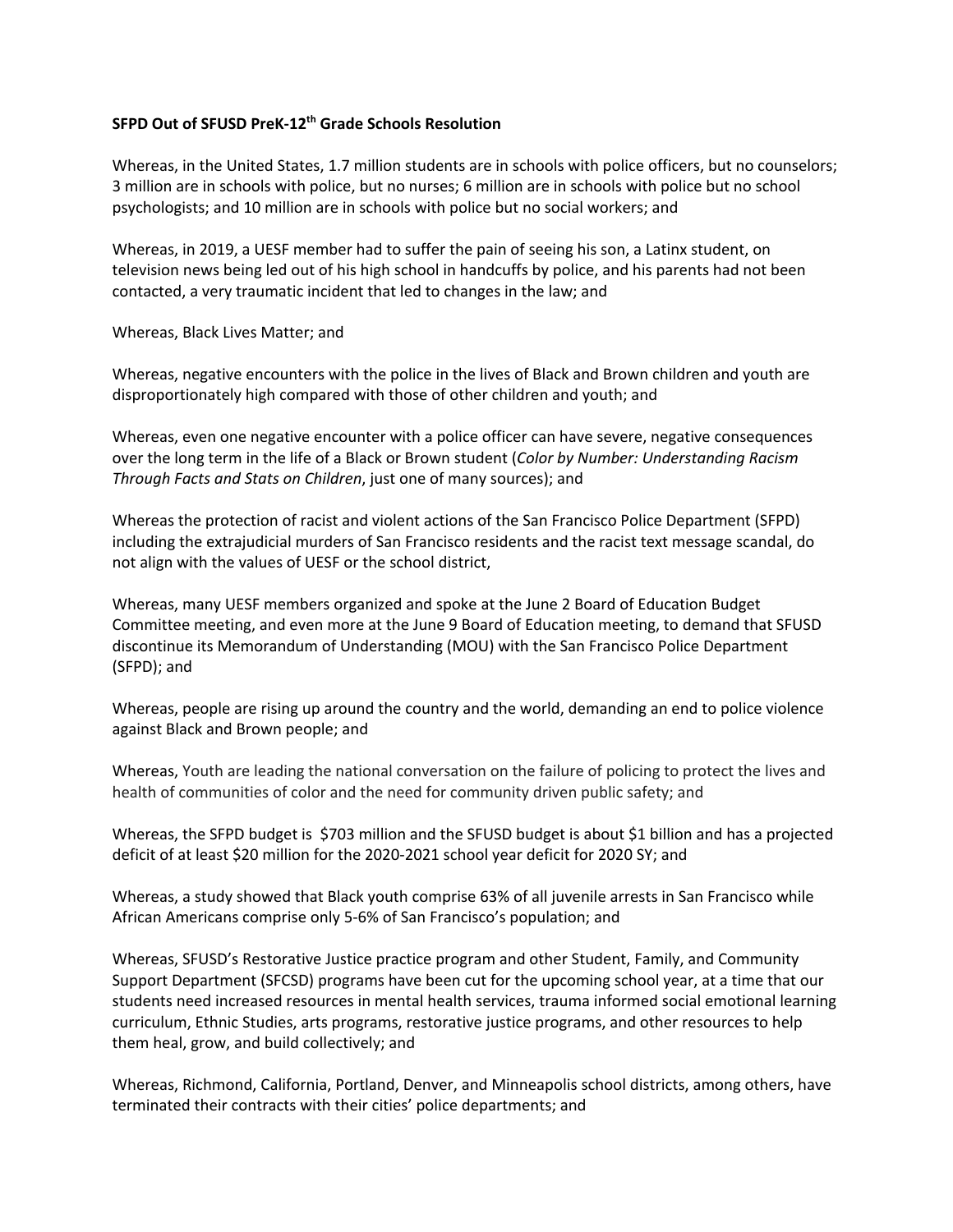Whereas, it is our duty and as educators to support our babies, children, and youth, who must be seen, heard, and believed; and

Whereas, San Francisco public schools have increasingly been under-resourced while SFPD and law enforcement agency budgets have grown; and

Whereas, in cities around the country, including San Francisco, there is discussion and action being taken by local government agencies and Community Based Organizations towards diverting funds currently allocated to police departments to school districts and Black communities; and

Whereas, the issue of SFUSD discontinuing its MOU with the SFPD remains unresolved; and

Whereas, UESF has long advocated for SFUSD to:

- Prioritize mental and behavioral health screening, services, and referrals for students experiencing trauma and toxic stress.
- Create and maintain space for professional consultation among staff supporting student behaviors.
- Provide educators with the tools to teach culturally relevant Social Emotional Learning strategies throughout all grades.
- Provide professional development and staff support to implement restorative practices and cultural humility and competency; and

Whereas, UESF stands in support of our students, who are best supported in their schools by compassionate educators, including trained counselors, social workers, nurses, Wellness Center coordinators, and other staff with experience in de-escalation and trauma-informed practices;

Therefore, be it resolved that UESF calls for SFUSD to discontinue its MOU, so that there is no MOU, with the SFPD; and

Be it further resolved that UESF will let SFUSD know it is interested in finding alternative protocols for meeting Child Protection Service requirements that does not prioritize contacting SFPD as well as promoting existing community school models that focus on building strong relationships instead of centering the police in order to guarantee safety; and

Be it further resolved that UESF call on the City and County of San Francisco to divert significant funding from the SFPD and law enforcement agencies to the SFUSD specifically to fund the positions and practices included above; and

Be it finally resolved that UESF will publicize our call to discontinue SFUSD's MOU with SFPD through our social media outlets, including an online letter for UESF members to sign, calling for the discontinuation of the SFUSD/SFPD MOU.

Resources:

Addressing Law Enforcement violence as a Public Health Issue Policy Statement of the American Public Health Association

Resolution of CFA- SFSU condemning police brutality